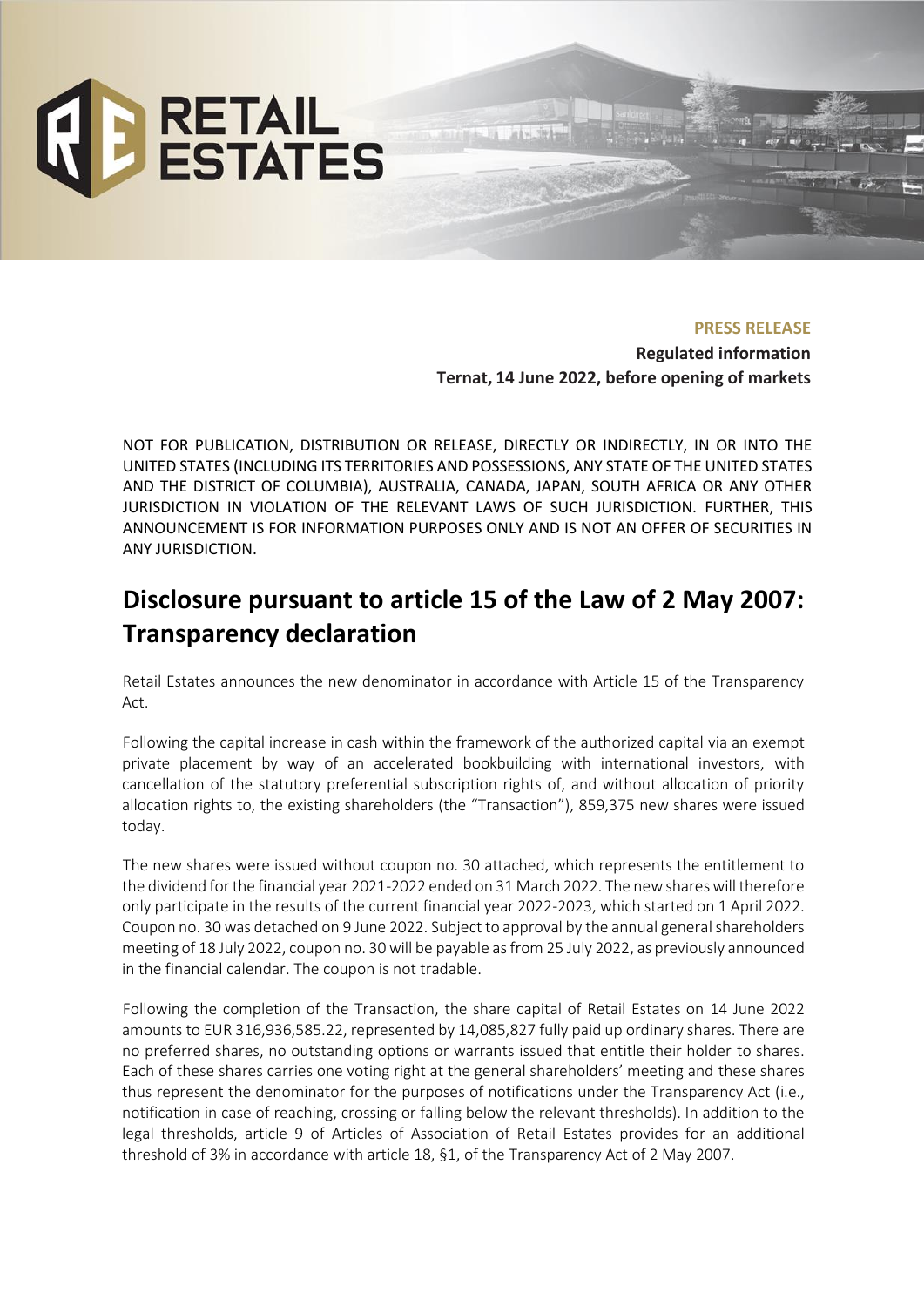The 859,375 new shares in Retail Estates issued today are admitted to trading on the regulated markets of Euronext Brussels and Euronext Amsterdam under the same ISIN-code as the existing shares in Retail Estates (BE0003720340).

This information, as well as the shareholding structure, is available on the website of Retail Estates (www.retailestates.com).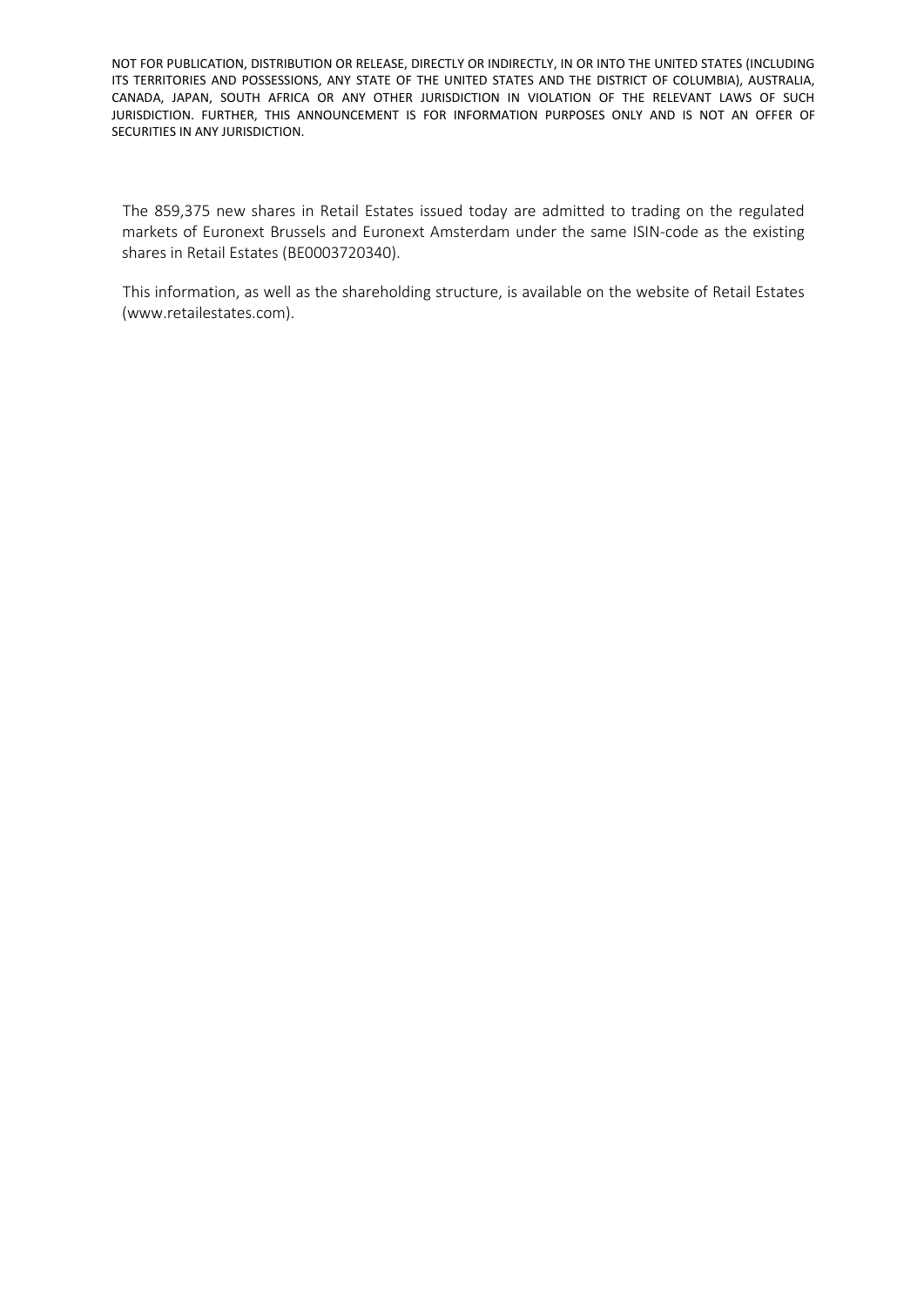### **ABOUT RETAIL ESTATES NV**

The Belgian public real estate investment trust ("BE-REIT") Retail Estates NV is a niche player specialised in making in out-of-town retail properties located on the periphery of residential areas or along main access roads to urban centres available to users. Retail Estates NV acquires such real estate from third parties or builds and commercialises retail buildings for its own account. The buildings have useful surfaces ranging between 500m² and 3,000m². A typical retail building has an average surface of 1,000 m².

As of 31 March 2022, Retail Estates NV has 987 premises in its portfolio with a total retail area of 1,177,577m², across Belgium and the Netherlands. The occupancy rate of the portfolio was 97.83% on 31 March 2022, compared to 97.07% on 31 March 2021. The fair value of the consolidated real estate portfolio of Retail Estates NV as at 31 March 2022 is estimated at EUR 1,759.88 million by independent real estate experts.

Retail Estates NV is listed on the regulated markets of Euronext Brussels and Euronext Amsterdam and is registered as a public regulated real estate company ("RREC").

Ternat, 14 June 2022

Jan De Nys, CEO of Retail Estates NV

### **For more information, please contact:**

Retail Estates NV, Jan De Nys – CEO, tel. +32 2/568 10 20 – +32 475/27 84 12

Retail Estates NV, Kara De Smet – CFO, tel. +32 2/568 10 20



# 'IN RETAIL WE TRUST'

**RETAIL ESTATES NV** Public BE-REIT under the laws of Belgium Industrielaan 6 B-1740 Ternat . RLE Brussel . VAT BE 0434 797 847 . T: +32 2 568 10 20 info@retailestates.com • www.retailestates.com

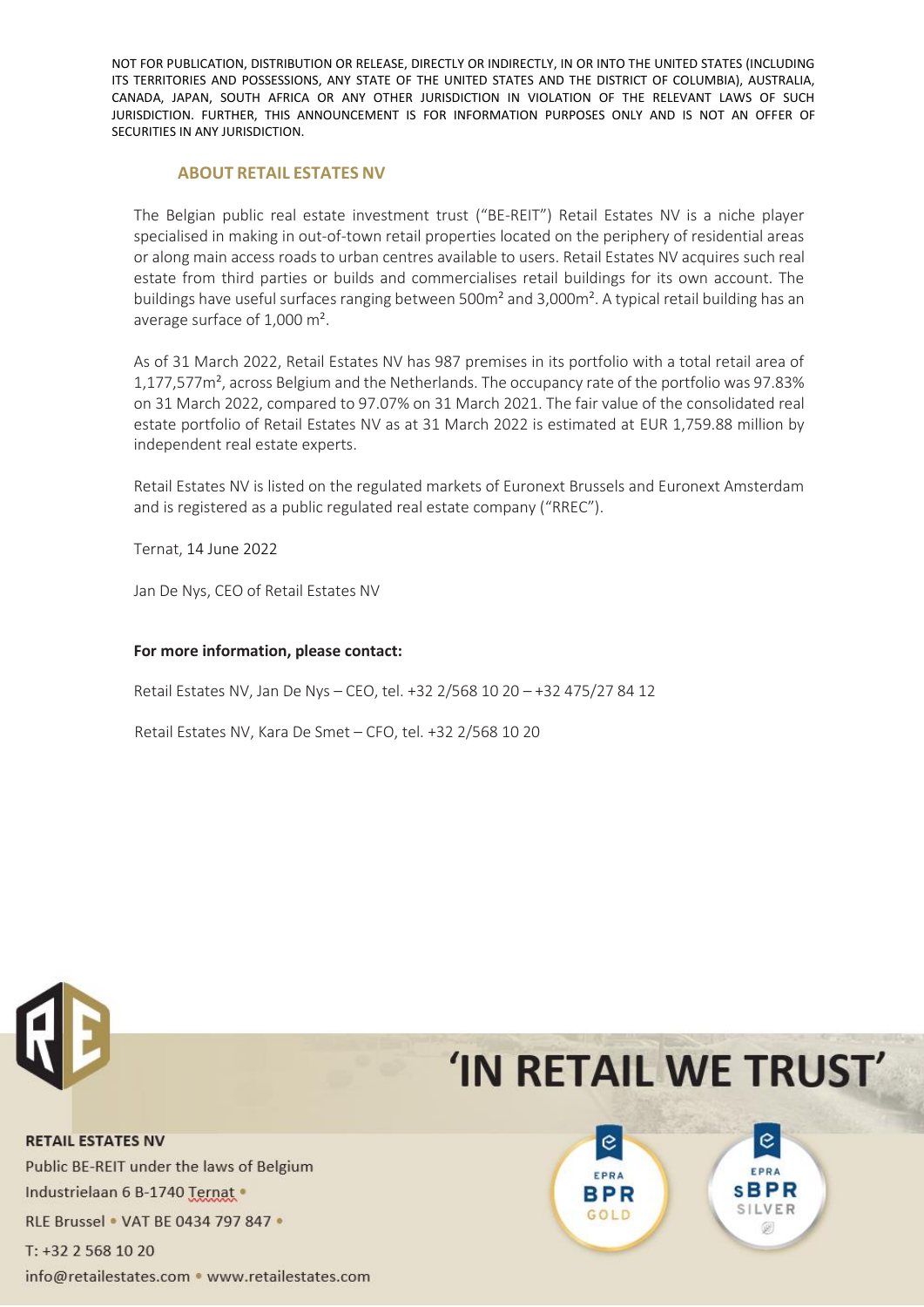#### **DISCLAIMER**

*These written materials, and any copy thereof, may not be directly or indirectly distributed in or to persons resident in the United States (including its territories and possessions, any State of the United States and the District of Columbia), Australia, Canada, Japan, South Africa or any other jurisdiction where such distribution could constitute a breach of the applicable laws of such jurisdiction.* 

*These written materials are for information purposes only and are not intended to constitute, and should not be construed as, an offer to sell or subscribe for, or the announcement of a forthcoming offer to sell or subscribe for, or a solicitation of any offer to buy or subscribe for, or the announcement of a forthcoming solicitation of any offer to buy or subscribe for, existing or new shares of the Company in the European Economic Area (the "EEA") (except in the context of a private placement with Qualified Investors, as defined below), the United States, Australia, Canada, Japan, South Africa, Switzerland (except in the context of a private placement with Professional Clients, as defined below) or the United Kingdom (except in the context of a private placement with Relevant Persons, as defined below). No offer to sell or subscribe for shares, or announcement of a forthcoming offer to sell or subscribe for shares, will be made in the EEA (except in the context of a private placement with Qualified Investors, as defined below), the United States, Australia, Canada, Japan, South Africa, Switzerland (except in the context of a private placement with Professional Clients, as defined below), the United Kingdom (except in the context of a private placement with Relevant Persons, as defined below) or in any jurisdiction in which such offer, solicitation or sale would be unlawful prior to registration, exemption from registration or qualification under the securities laws of such jurisdiction, and the distribution of this communication in such jurisdictions may be similarly restricted. Persons into whose possession this communication comes should inform themselves about and observe any such restrictions. Any failure to comply with these restrictions may constitute a violation of the security laws of any such jurisdiction.* 

*This announcement contains statements which are "forward-looking statements" or could be considered as such. These forward-looking statements can be identified by the use of forward-looking terminology, including the words 'believe', 'estimate', 'anticipate', 'expect', 'intend', 'may', 'will', 'plan', 'continue', 'ongoing', 'possible', 'predict', 'plans', 'target', 'seek', 'would' or 'should', and contain statements made by the Company regarding the intended results of its strategy. By their nature, forward-looking statements involve risks and uncertainties and readers are warned that none of these forward-looking statements offers any guarantee of future performance. The company's actual results may differ materially from those predicted by the forward-looking statements. The Company makes no undertaking whatsoever to publish updates or adjustments to these forward-looking statements, unless required to do so by law.*

*This communication does not constitute or form part of an offer of securities in the United States, or a solicitation to purchase securities in the United States. The securities referred to herein have not been and will not be registered under the United States Securities Act of 1933, as amended (the "US Securities Act"), or under the securities law of any state or jurisdiction in the United States and may not be offered, sold, resold, transferred or delivered, directly or indirectly within the United States except pursuant to an applicable exemption from the registration requirements of the US Securities Act and in compliance with any applicable securities laws of any state or jurisdiction of the United States. The issuer of the securities has not registered, and does not intend to register, any portion of the transaction in the United States. There will be no public offer of securities in the United States.*